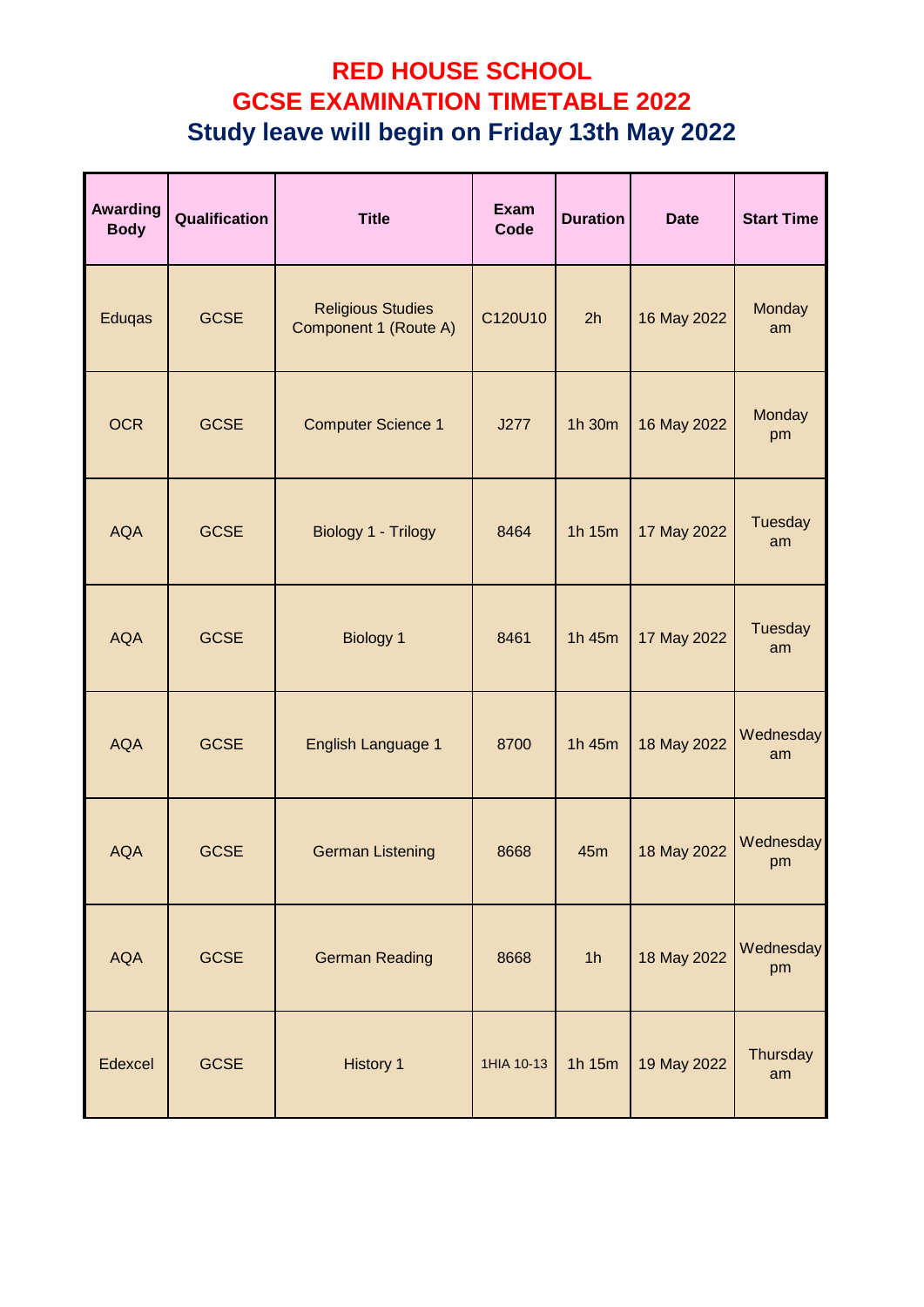| <b>AQA</b> | <b>GCSE</b> | <b>Mathematics 1</b><br>(Non-Calculator)          | 8300    | 1h 30m         | 20 May 2022 | Friday<br>am    |
|------------|-------------|---------------------------------------------------|---------|----------------|-------------|-----------------|
| <b>AQA</b> | <b>GCSE</b> | Geography 1                                       | 8035    | 1h 30m         | 23 May 2022 | Monday<br>am    |
| <b>AQA</b> | <b>GCSE</b> | French Listening F / H                            | 8658    | 35m/<br>45m    | 24 May 2022 | Tuesday<br>am   |
| <b>AQA</b> | <b>GCSE</b> | French Reading F/H                                | 8658    | 45m / 1h       | 24 May 2022 | Tuesday<br>am   |
| <b>AQA</b> | <b>GCSE</b> | <b>Physical Education 1</b>                       | 8582    | 1h 15m         | 24 May 2022 | Tuesday<br>pm   |
| <b>AQA</b> | <b>GCSE</b> | <b>English Literature 1</b><br>1N/1P              | 8702    | 1h 40m         | 25 May 2022 | Wednesday<br>am |
| <b>AQA</b> | <b>GCSE</b> | Spanish Listening H                               | 8698    | 45m            | 26 May 2022 | Thursday<br>am  |
| <b>AQA</b> | <b>GCSE</b> | Spanish Reading H                                 | 8698    | 1 <sub>h</sub> | 26 May 2022 | Thursday<br>am  |
| Eduqas     | <b>GCSE</b> | <b>Religious Studies</b><br>Component 2 (Route A) | C120U20 | 1 <sub>h</sub> | 26 May 2022 | Thursday<br>pm  |
| <b>AQA</b> | <b>GCSE</b> | Chemistry 1 - Trilogy                             | 8464    | 1h 15m         | 27 May 2022 | Friday<br>am    |
| <b>AQA</b> | <b>GCSE</b> | Chemistry 1                                       | 8462    | 1h 45m         | 27 May 2022 | Friday<br>am    |

Exam boards have agreed that **Wednesday 29th June 2022** will be a "contingency day" for exams. Whilst this would only be used in an emergency, we would advise all pupils / parents to "save the date".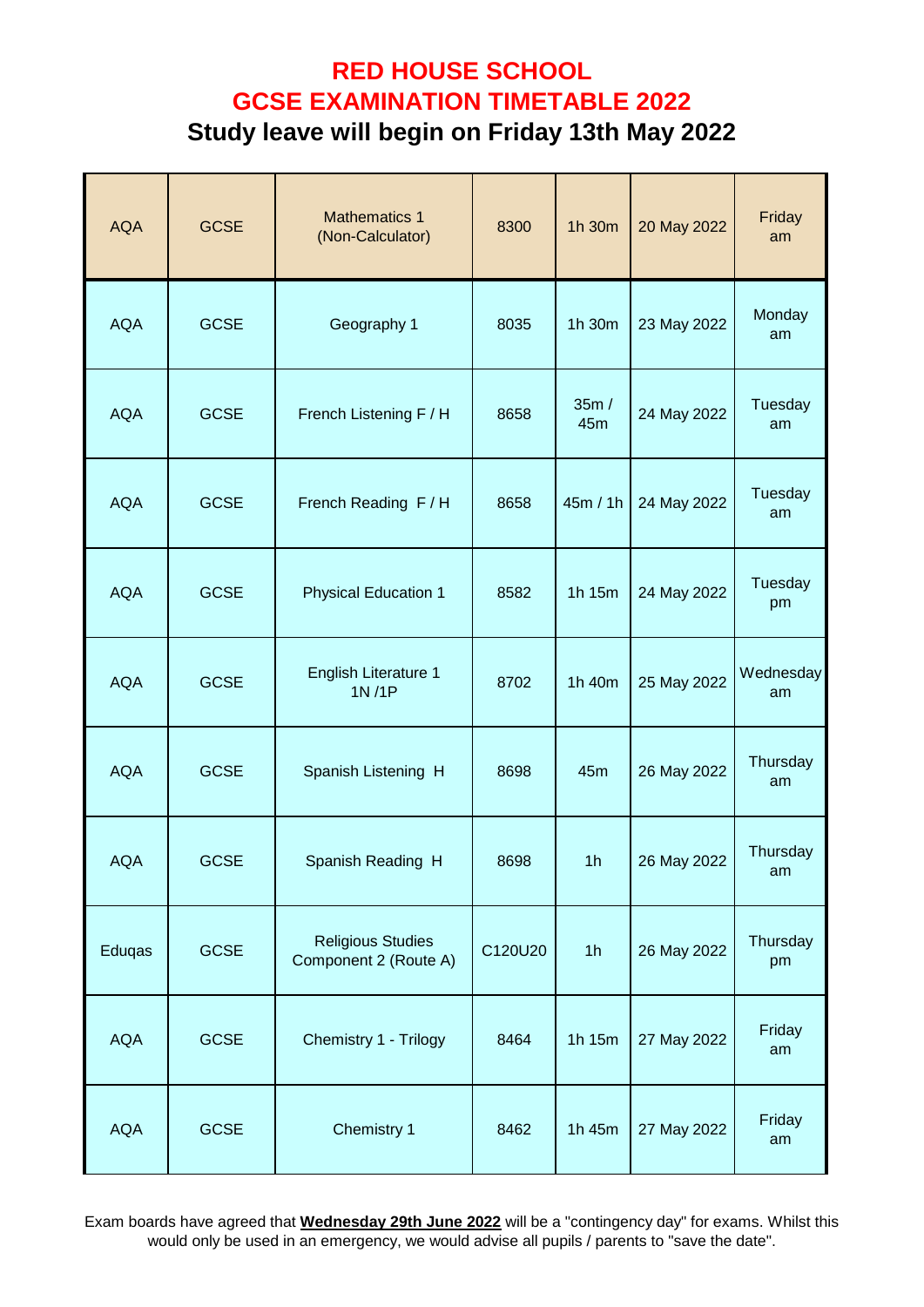| <b>OCR</b> | <b>GCSE</b>                                           | <b>Computer Science 2</b>                           | J277           | 1h 30m         | 27 May 2022  | Friday<br>pm    |
|------------|-------------------------------------------------------|-----------------------------------------------------|----------------|----------------|--------------|-----------------|
| <b>AQA</b> | <b>GCSE</b>                                           | <b>German Writing H</b>                             | 8668           | 1h 20m         | 06 June 2022 | Monday<br>am    |
| <b>AQA</b> | <b>GCSE</b>                                           | Mathematics 2<br>(Calculator)                       | 8300           | 1h 30m         | 07 June 2022 | Tuesday<br>am   |
| <b>AQA</b> | <b>GCSE</b>                                           | Geography 2                                         | 8035           | 1h 15m         | 07 June 2022 | Tuesday<br>pm   |
| <b>AQA</b> | <b>GCSE</b>                                           | English Literature 2                                | 8702           | 1h 45m         | 08 June 2022 | Wednesday<br>am |
| <b>AQA</b> | <b>AQA</b><br><b>CERTIFCATE</b><br>LEVEL <sub>2</sub> | Further Maths Level 2 -<br>Paper 1 (Non-Calculator) | 8360/1         | 1h 45m         | 08 June 2022 | Wednesday<br>pm |
| Eduqas     | <b>GCSE</b>                                           | <b>Religious Studies</b><br>Component 3 (Route A)   | C120U30/<br>70 | 1 <sub>h</sub> | 08 June 2022 | Wednesday<br>pm |
| Edexcel    | <b>GCSE</b>                                           | History 3                                           | 1HIA 30-33     | 1h 20m         | 09 June 2022 | Thursday<br>am  |
| AQA        | <b>GCSE</b>                                           | Physics 1 - Trilogy                                 | 8464           | 1h 15m         | 09 June 2022 | Thursday<br>pm  |
| <b>AQA</b> | <b>GCSE</b>                                           | Physics 1                                           | 8463           | 1h 45m         | 09 June 2022 | Thursday<br>pm  |
| <b>AQA</b> | <b>GCSE</b>                                           | English Language 2                                  | 8700           | 1h 45m         | 10 June 2022 | Friday<br>am    |
| <b>AQA</b> | <b>GCSE</b>                                           | <b>Physical Education 2</b>                         | 8582           | 1h 15m         | 10 June 2022 | Friday<br>pm    |

Exam boards have agreed that **Wednesday 29th June 2022** will be a "contingency day" for exams. Whilst this would only be used in an emergency, we would advise all pupils / parents to "save the date".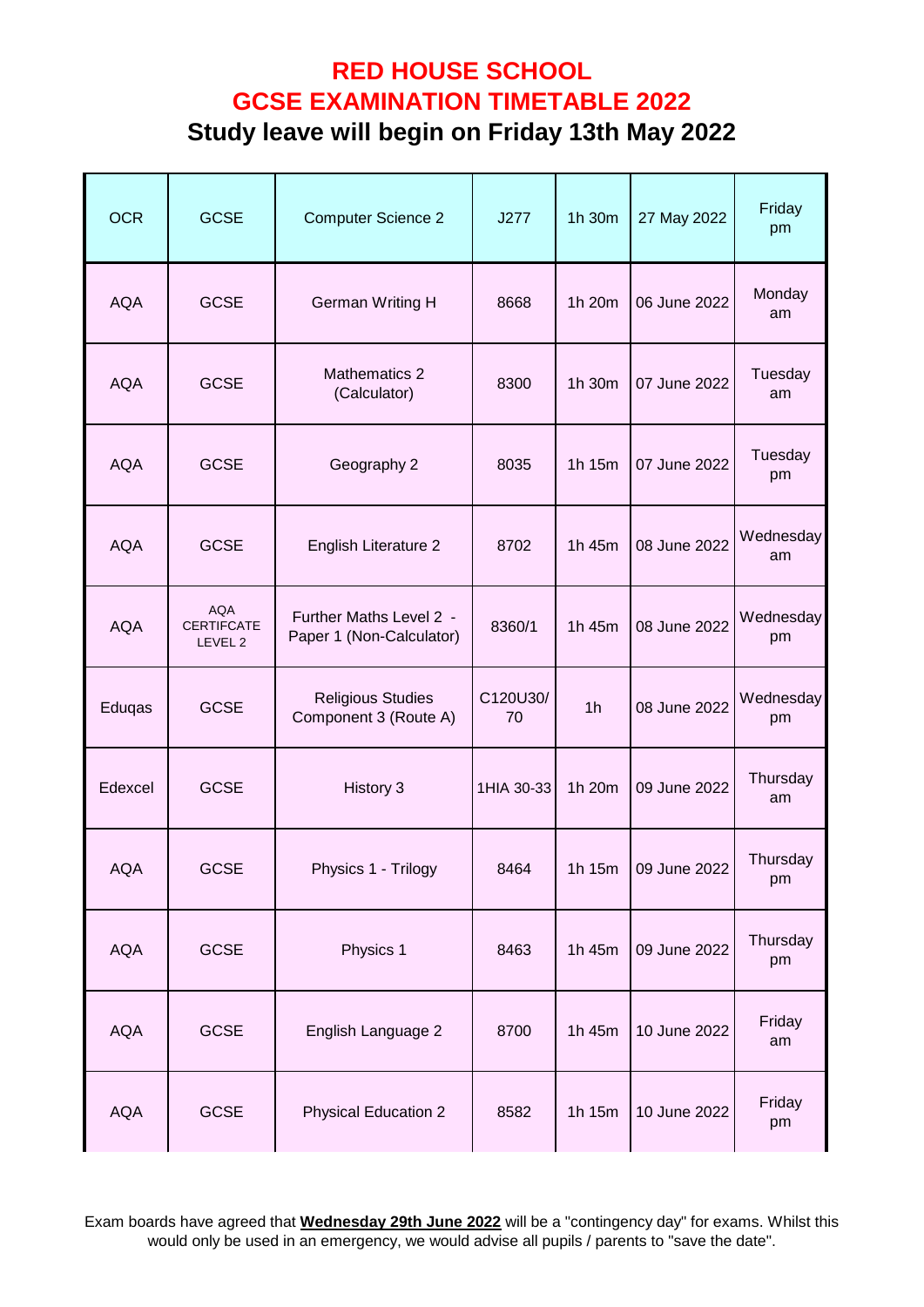| <b>AQA</b> | <b>GCSE</b>                                | <b>Mathematics 3</b><br>(Calculator)            | 8300             | 1h 30m          | 13 June 2022 | <b>Monday</b><br>am   |
|------------|--------------------------------------------|-------------------------------------------------|------------------|-----------------|--------------|-----------------------|
| <b>AQA</b> | <b>GCSE</b>                                | Geography 3                                     | 8035             | 1 <sub>h</sub>  | 14 June 2022 | <b>Tuesday</b><br>am  |
| <b>AQA</b> | <b>GCSE</b>                                | Biology 2 - Trilogy                             | 8464             | 1h 15m          | 15 June 2022 | Wednesday<br>am       |
| <b>AQA</b> | <b>GCSE</b>                                | <b>Biology 2</b>                                | 8461             | 1h 45m          | 15 June 2022 | Wednesday<br>am       |
| <b>AQA</b> | <b>GCSE</b>                                | <b>Design and Technology</b>                    | 8552             | 2h              | 15 June 2022 | Wednesday<br>pm       |
| <b>AQA</b> | <b>GCSE</b>                                | French Writing F/H                              | 8658             | 1h 05/<br>1h 20 | 16 June 2022 | <b>Thursday</b><br>pm |
| <b>AQA</b> | <b>GCSE</b>                                | Spanish Writing H                               | 8698             | 1h 20           | 17 June 2022 | Friday<br>am          |
| <b>AQA</b> | <b>GCSE</b>                                | <b>Chemistry 2 - Trilogy</b>                    | 8464             | 1h 15m          | 20 June 2022 | Monday<br>am          |
| <b>AQA</b> | <b>GCSE</b>                                | <b>Chemistry 2</b>                              | 8462             | 1h 45m          | 20 June 2022 | Monday<br>am          |
| Edexcel    | <b>GCSE</b>                                | <b>History 2</b>                                | <b>1HIA P1-5</b> | 55m             | 21 June 2022 | Tuesday<br>am         |
| <b>AQA</b> | <b>GCSE</b>                                | <b>Music</b>                                    | 8271             | 1h 30m          | 22 June 2022 | Wednesday<br>am       |
| <b>AQA</b> | <b>AQA</b><br><b>CERTIFCATE</b><br>LEVEL 2 | Further Maths Level 2 -<br>Paper 2 (Calculator) | 8365             | 1h 45m          | 22 June 2022 | Wednesday<br>pm       |

Exam boards have agreed that **Wednesday 29th June 2022** will be a "contingency day" for exams. Whilst this would only be used in an emergency, we would advise all pupils / parents to "save the date".